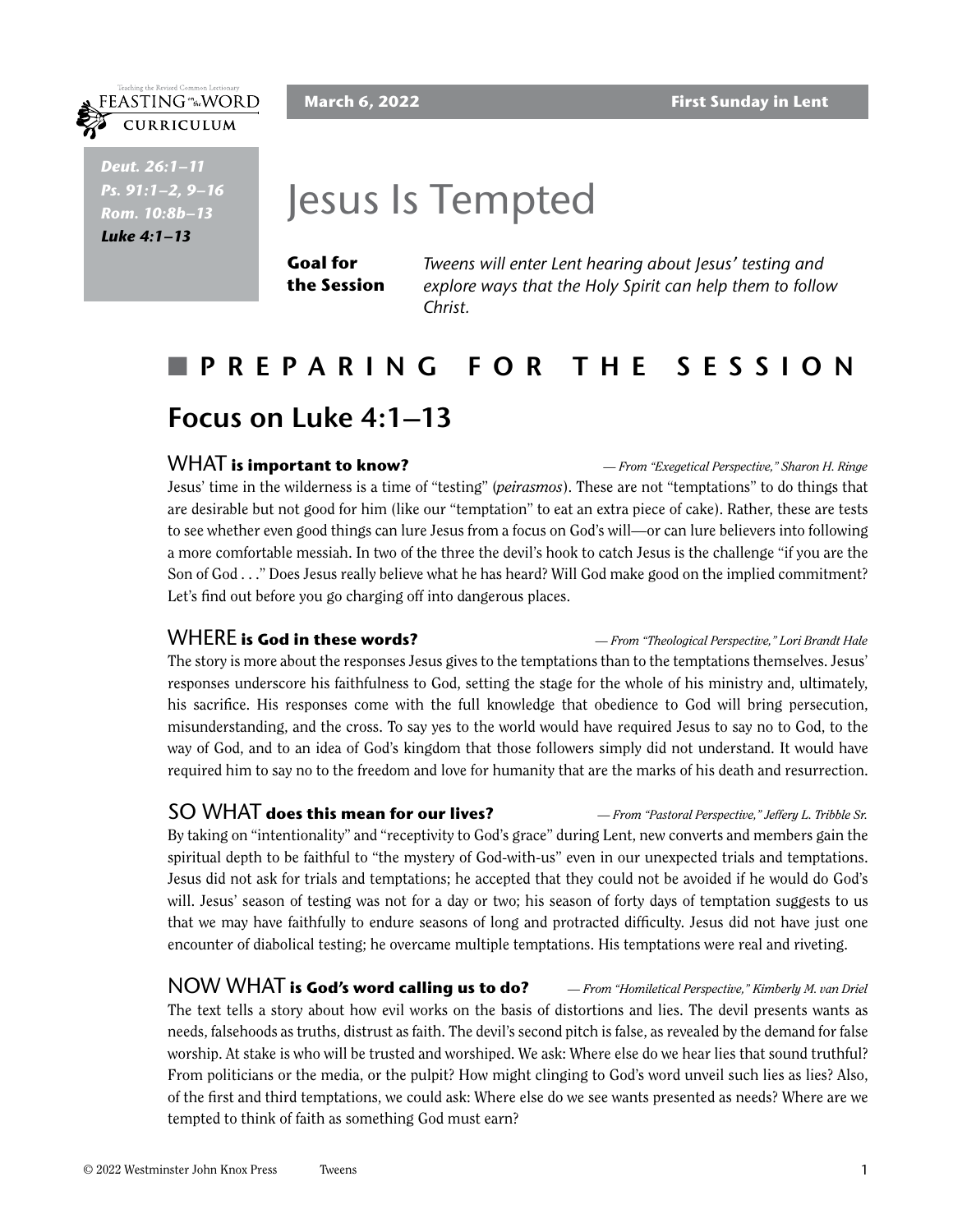

## **Focus on Your Teaching**

**FOCUS SCRIPTURE** *Luke 4:1–13*

Tweens may feel sometimes that they are in a "wilderness" as they navigate the challenges of becoming more independent. Typically, they are looking more to their peers for approval, and they may try to impress friends by engaging in risky behavior or taking on new identities. Discovering who they really are can be challenging amid cultural pressures. In today's text, tweens will encounter Jesus confirming his identity and call to ministry as he makes defining decisions. Help tweens to follow his example, and look to the guidance of the Scriptures and the Spirit as they mature.

*Holy Spirit, help me during this Lenten season to grow more and more into the person you are calling me to be. Amen.*

## n **LEADING THE SESSION**

## **GATHERING**

*Before the session,* designate a place (bulletin board, wall, clothesline, or door) for a Lenten display that can remain in place for six weeks. Place Color Pack 1 in the center of the display. Print each of the following names on a separate name tag: Narrator, Jesus, Devil, The Spirit. If you are using option 2 in Responding, bring one smooth rock, about  $1\frac{1}{2}$ " across, for each learner. If you are using option 3, choose a location to mark three lines for three tweens to walk along at the same time, each about twelve feet long. Use masking tape (indoors) or sidewalk chalk (outdoors) and make each line a different color. Start and end the paths about one foot apart, and have them wind around and cross each other several times.

Greet tweens as they arrive. Ask for volunteers to arrange the purple cloth in the center of your learning space and place the Christ candle on it. Play "I'm Gonna Sing When the Spirit Says Sing" (Color Pack 26; track 11 on *Singing the Feast,* 2021–2022) as you gather the group around the candle. Invite tweens to offer ideas about why the cloth is purple. As is helpful, say that the church is now in the season of Lent and purple is the seasonal color. In Jesus' day, purple dye was rare and extraordinarily expensive. Only wealthy people, usually royalty, could afford cloth dyed purple. Purple continues to symbolize Jesus as King of kings. Its dark hue is also a symbol of repentance and waiting. Light the Christ candle, welcoming Jesus' presence with the group. Pray aloud:

*Dear God, thank you for bringing us together to learn more about living as your child. Bless our time together, and open our hearts to your Word. Amen.*

Extinguish the candle.

#### **YOU WILL NEED**

- ❏ purple cloth
- ❏ Christ candle
- ❏ matches or lighter
- ❏ wall calendar
- ❏ 4 name tags
- ❏ markers
- ❏ Color Pack 1, 2, 26, 27
- ❏ Bibles
- ❏ copies of Resource Sheet 1
- ❏ *Singing the Feast,* 2021–2022; CD player

For Responding

- ❏ option 2: Color Pack 2, small smooth rocks, permanent markers
- ❏ option 3: masking tape or sidewalk chalk in three different colors, copies of Resource Sheet 2, pencils; *Singing the Feast,* 2021–2022; CD player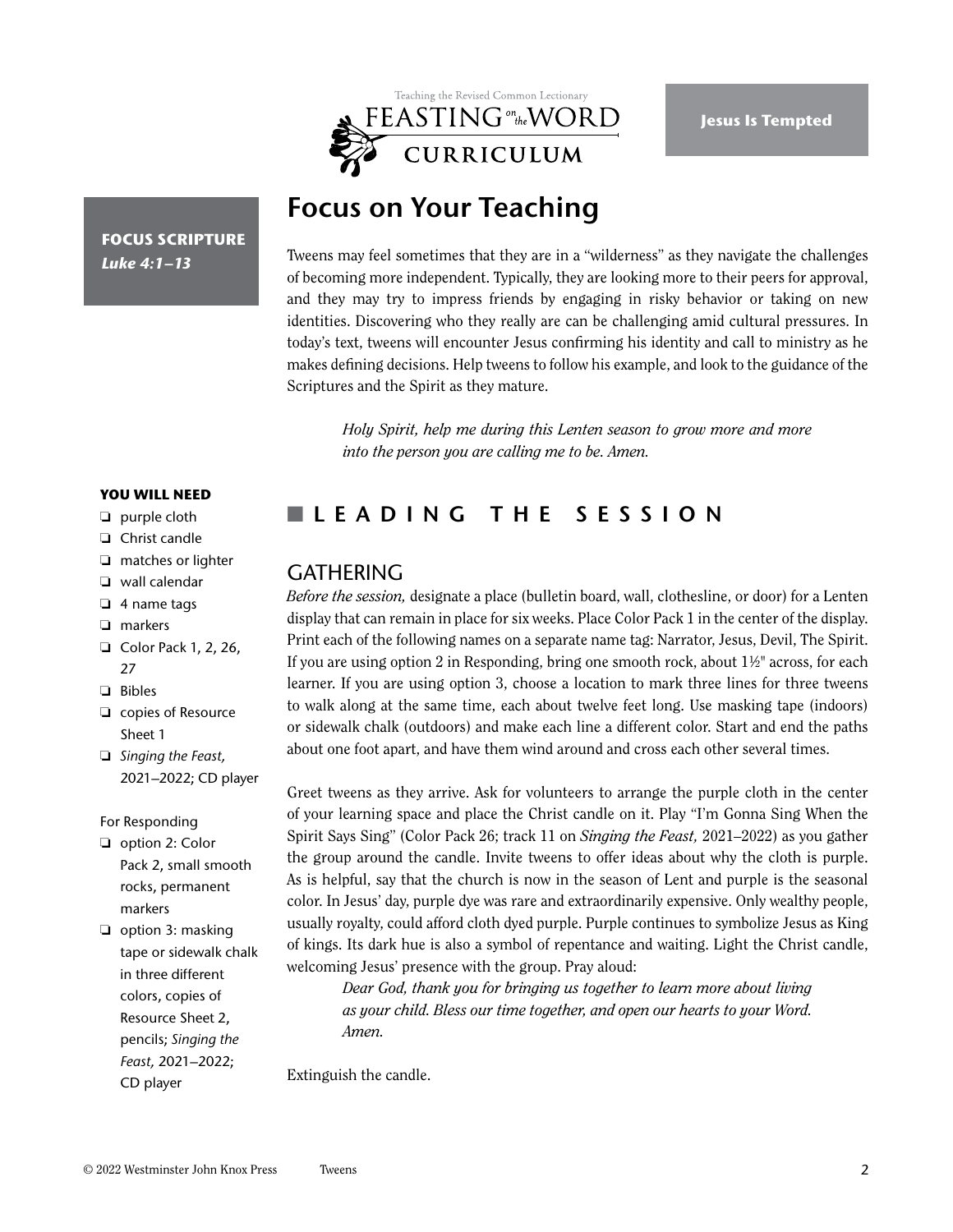

#### **I'm Gonna Sing When the Spirit Says Sing**

I'm gonna sing when the Spirit says sing, I'm gonna sing when the Spirit says sing, I'm gonna sing when the Spirit says sing, and obey the Spirit of the Lord.

I'm gonna walk . . .

I'm gonna leap . . .

I'm gonna praise . . .

It may be helpful to explain that in Jesus' day, people understood the devil to be the leader of evil powers that work against God's will and God's people. The devil was thought of as a "tester" or "tempter."

Dig Deeper: Help learners use a concordance, study Bible, or search engine to find the Old Testament passages Jesus was quoting.

Show the wall calendar and ask a volunteer to count back forty days from today. Invite tweens to recall some things that have happened during these forty days. Ask:  $\mathcal{L}$  Does forty days seem like a long or a short period of time?

Explain that today is the first Sunday of Lent. Lent began on Ash Wednesday and ends on Easter. Lent lasts for forty days, not counting Sundays. Ask them to look for an explanation of these forty days in today's Bible story.

## EXPLORING

Distribute Bibles and have tweens turn to Luke 4. Ask volunteers to review what they know about the Gospels. Recall that you recently have studied stories of Jesus' birth, his baptism, and some of his early ministry. Point out that today's story takes place soon after Jesus' baptism (Luke 3:21–22).

Show Color Pack 2 and invite comments about what it might be like to spend a few weeks in this place. Say that today's Bible story takes place in a wilderness that would have looked like this.

Explain that the group will act out the story. Ask for four volunteers to take the parts of Narrator, Jesus, Devil, and The Spirit. Put a name tag on each actor, and give each one a copy of Resource Sheet 1 (Bible Story Drama). (Note that the Spirit has no lines. Have that volunteer pantomime actions mentioned in the text). Ask these four to stand in front of the group and present the drama. If more learners want to participate, repeat the drama with other learners playing the parts.

Give each learner a copy of Resource Sheet 1 and discuss:

- $\mathcal{L}$  With what did the devil tempt Jesus?
- $\mathcal{L}$  Why might Jesus have been tempted to take each of these offers?
- $\mathcal{L}$  How did Jesus respond to the devil after each temptation? Why do you think Jesus responded in these ways?
- P When Jesus says, "It is written," what is he saying about his words? (*They come from the Scriptures*.)
- $\mathcal{L}$  How might his time in the wilderness have helped Jesus learn more about who he was and prepare to do what God was calling him to do?
- $\mathcal{L}$  How do you understand the work of the Spirit in Jesus' time in the wilderness?
- $\mathcal{L}$  In what ways might the Spirit be at work in your life when you face temptations?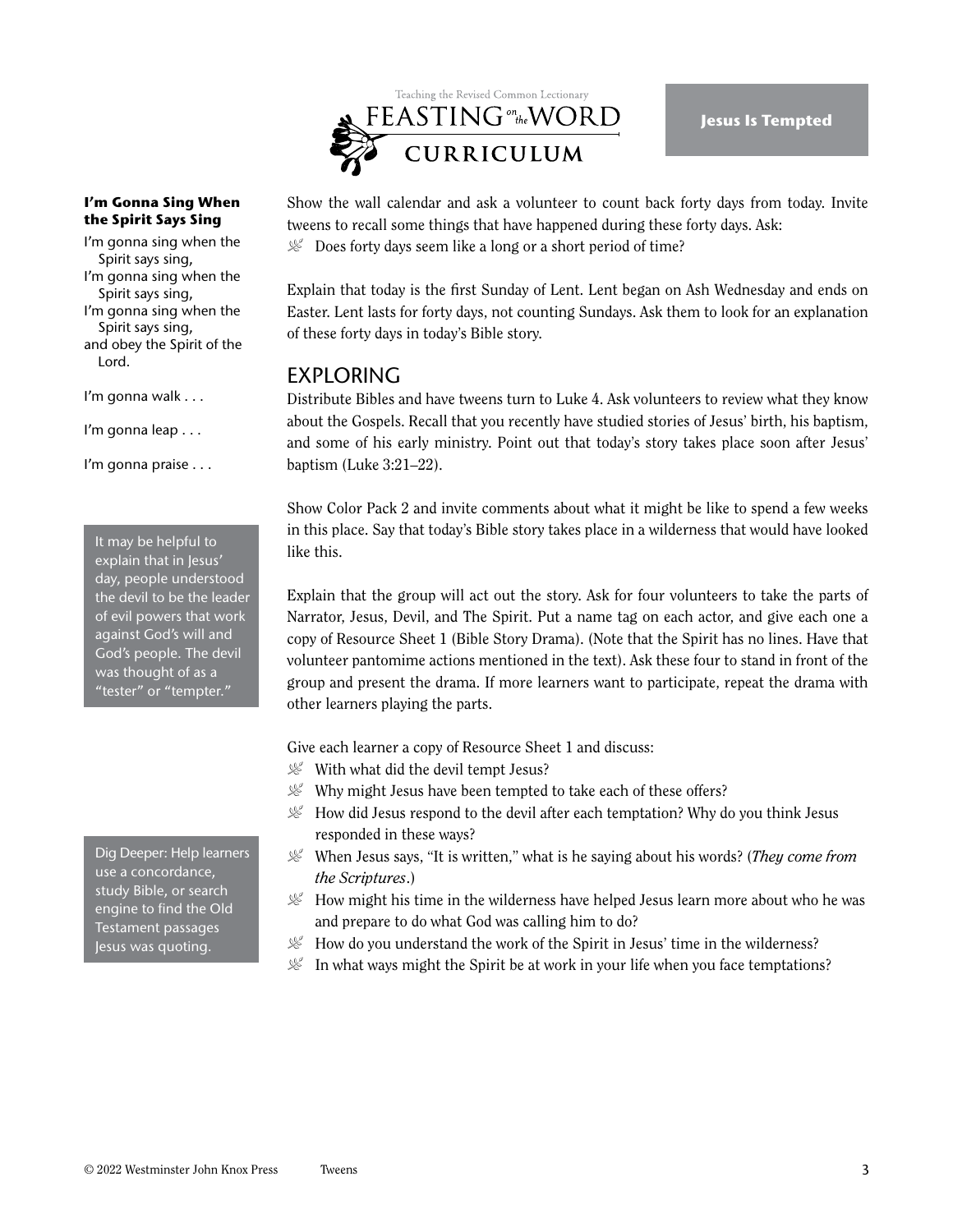



It may help to discuss how the Spirit is God's presence in our lives and works in countless ways. For example, the Spirit works in us through prayer, worship, and the words in the Bible; through our consciences; through words spoken by friends or caring adults; through kind deeds given and performed; and many ways.

#### **My Heart Cries Out to You**

My heart cries out to you, O God, my Savior. I've wandered from your way; I have done wrong.

I need you to forgive, That I may truly live. O God, forgive me; O God, forgive me; God, forgive me.

## RESPONDING

Mark the activities you will use:

- 1. True to Be You Tweens will role-play situations of temptation and consider how the Spirit might guide them to remain faithful followers of Jesus. Work with tweens to brainstorm situations when people their age are tempted to be someone or do something they know is contrary to their identity as God's child. Form pairs or groups of three and ask each group to prepare a skit about one of these situations to perform for the class, including an ending of how the Spirit might be at work to guide the characters. After the skits, invite discussion about strategies to try when facing temptation.
- 2. Pocket Rocks Tweens will create a reminder to be true to God's Word. Place Color Pack 2 on a table or floor. Invite learners to sit around it and give each one a small smooth rock. Remind them that one of Jesus' temptations was to turn rocks into bread. Yet, a very hungry Jesus chose to rely on God's Word instead of giving in to the devil. Invite tweens to create a pocket rock to remind them of Jesus' choice by drawing a cross or writing a phrase like *Stand firm* or *Keep the faith* on the rock with permanent markers. Encourage them to keep the rock in a pocket or backpack to remind them of Jesus' example when they are faced with temptations.
- 3. Following Jesus Tweens will practice listening for the Spirit's calling. Move to the area where you prepared the three paths. Ask for three volunteers and assign each one a different color to follow. Have them start walking at the same time and tell them not to step off their own path. Repeat until each learner has had a turn to follow a path alongside others. Be seated and distribute copies of Resource Sheet 2 (Led by the Spirit) and pencils. Discuss the questions at the top of the page. Invite tweens to sit apart from one another and spend a quiet moment completing the sheet and thinking about the ways the Spirit might be leading them. Play "Harp Music" (track 9 on *Singing the Feast,* 2021–2022) in the background as they write or draw.

## CLOSING

Gather with tweens around the Lenten display and comment on the connection between the forty days of Lent and Jesus' time in the wilderness. Invite tweens to tell what they will remember from the story of Jesus' temptations.

Sing "My Heart Cries Out to You" (Color Pack 27; track 15 on *Singing the Feast,* 2021–2022). Place Color Pack 2 near Color Pack 1 in the Lenten display.

Invite learners to join in the "amen" of the closing charge:

*Let us go out from this place and into the world, following Jesus. Amen! (*Clap twice*.)*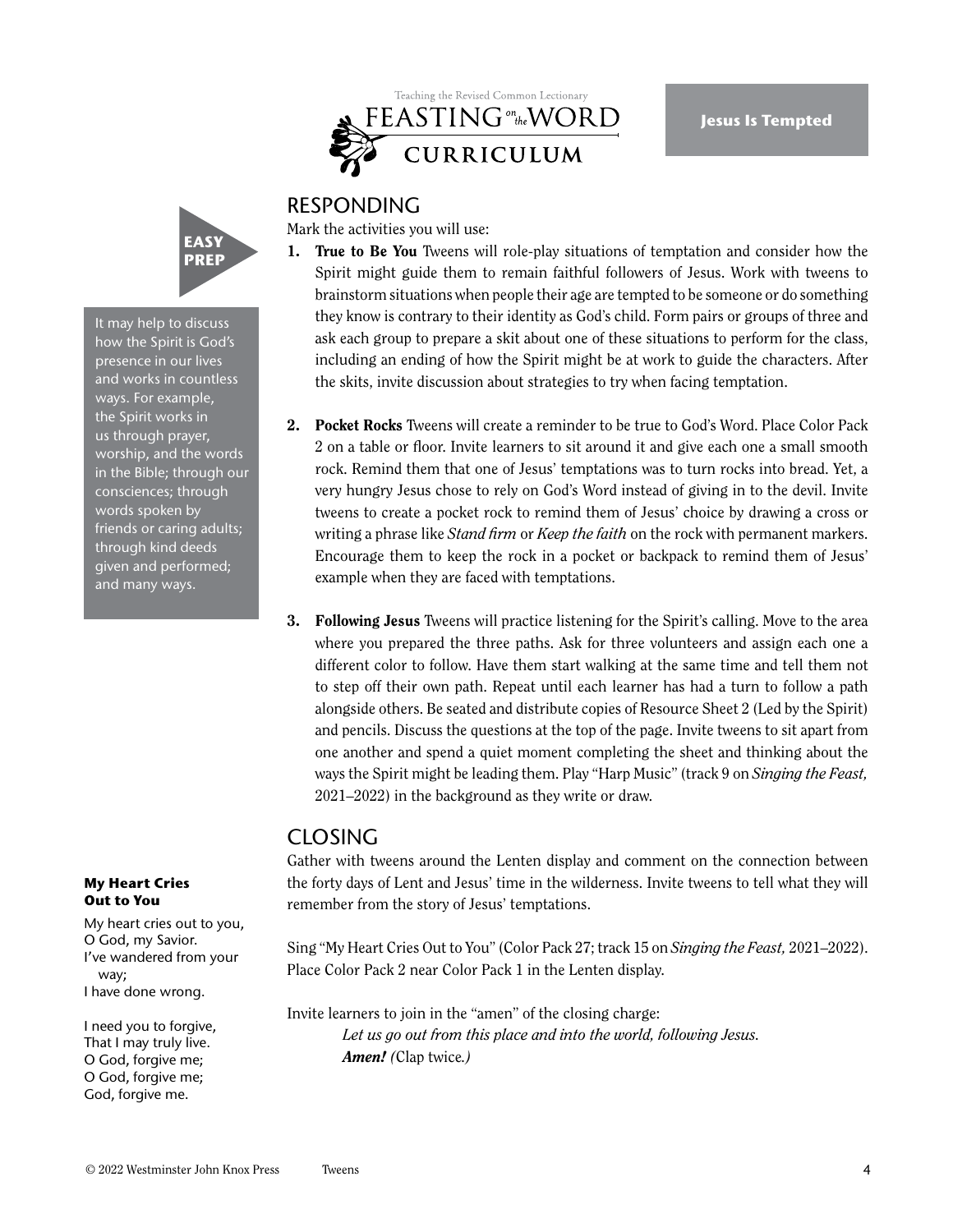

**Tweens Resource Sheet 1**



- **Narrator:** <sup>1</sup> lesus returned from the Jordan River full of the Holy Spirit, and was led by the Spirit into the wilderness. <sup>2</sup>There he was tempted for forty days by the devil. He ate nothing during those days and afterward Jesus was starving. 3The devil said to him,
- **Devil:** "Since you are God's Son, command this stone to become a loaf of bread."
- **Narrator:** <sup>4</sup> esus replied,

**Jesus:** "It's written, "People won't live only by bread."

- **Narrator:** <sup>5</sup>Next the devil led him to a high place and showed him in a single instant all the kingdoms of the world. 6The devil said to him,
- **Devil:** "I will give you this whole domain and the glory of all these kingdoms. It's been entrusted to me and I can give it to anyone I want. Therefore, if you will worship me, it will all be yours."
- **Narrator:** <sup>8</sup> esus answered,
- **Jesus:** "It's written, "You will worship the Lord your God and serve only him."
- **Narrator:** <sup>9</sup>The devil brought him into Jerusalem and stood him at the highest point of the temple. He said to him,
- **Devil:** "Since you are God's Son, throw yourself down from here; <sup>10</sup>for it's written: He will command his angels concerning you, to protect you  $11$ and they will take you up in their hands so that you won't hit your foot on a stone.
- **Narrator:** <sup>12</sup> Jesus answered,
- **Jesus:** "It's been said, "Don't test the Lord your God."
- **Narrator:** <sup>13</sup>After finishing every temptation, the devil departed from him until the next opportunity.